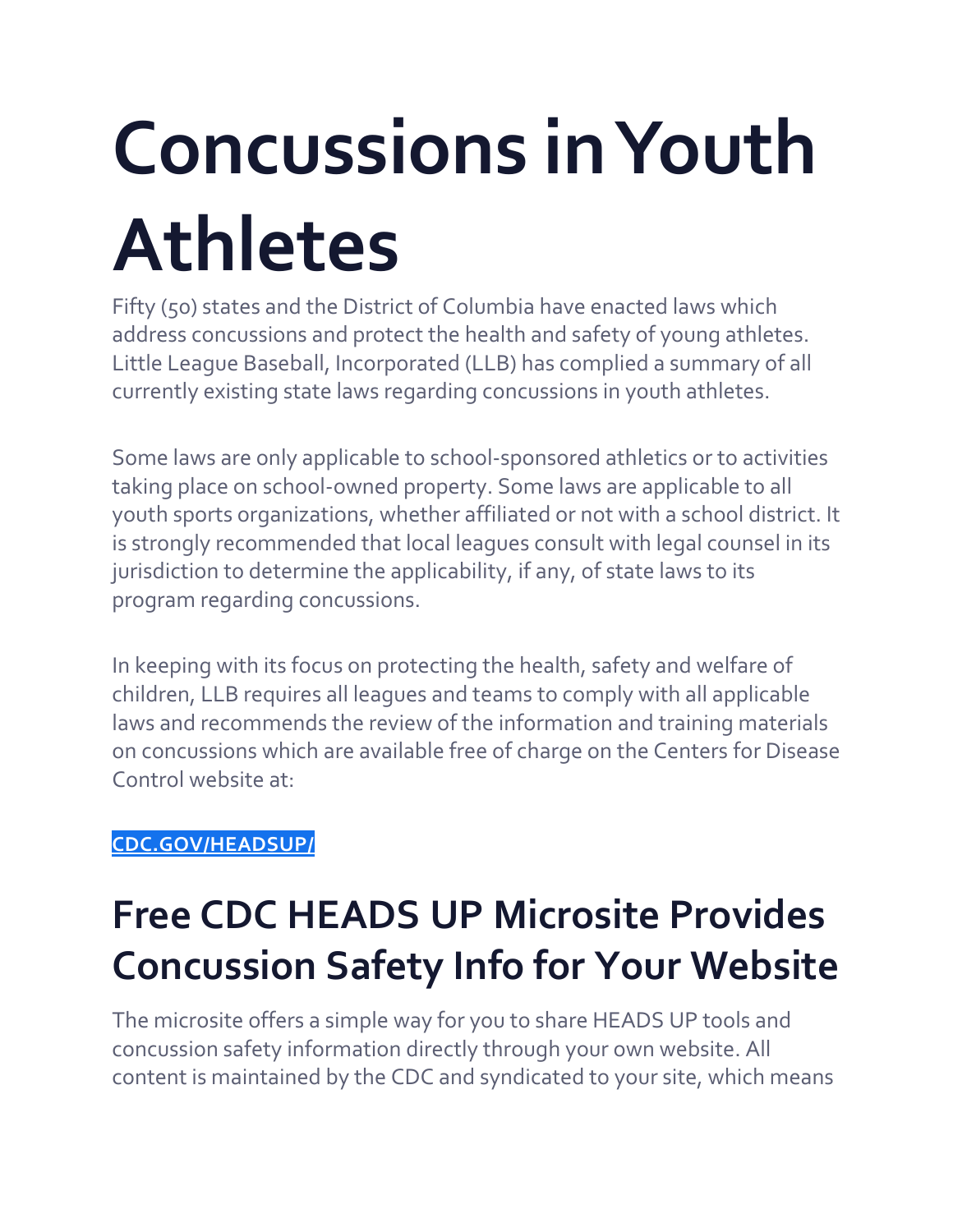that, once embedded, the microsite will automatically keep your site current with the latest HEADS UP content.

Check out the [microsite](https://tools.cdc.gov/medialibrary/index.aspx#/microsite/id/133735) and grab the embed code. For technical help please email: [IMTech@cdc.gov.](mailto:IMTech@cdc.gov)

*Here are others ways to do your part to get concussion safety on every field:* • Download the HEADS UP concussion [app.](http://www.cdc.gov/headsup/resources/app.html)

• Customize CDC [HEADS](http://www.cdc.gov/headsup/resources/custom.html) UP fact sheets and posters with your league logo and colors.

• Take an online [training.](http://www.cdc.gov/headsup/resources/training.html)

The microsite allows you to choose content by sport (baseball/softball) and provides color options to match your league. It includes links to popular HEADS UP resources, such as trainings and videos, as well as new sportsspecific safety tips.

More information on how to review an individual state's concussion law can be found by clicking the particular state link below.

### **The information that follows is current up to and including June 19, 2017.**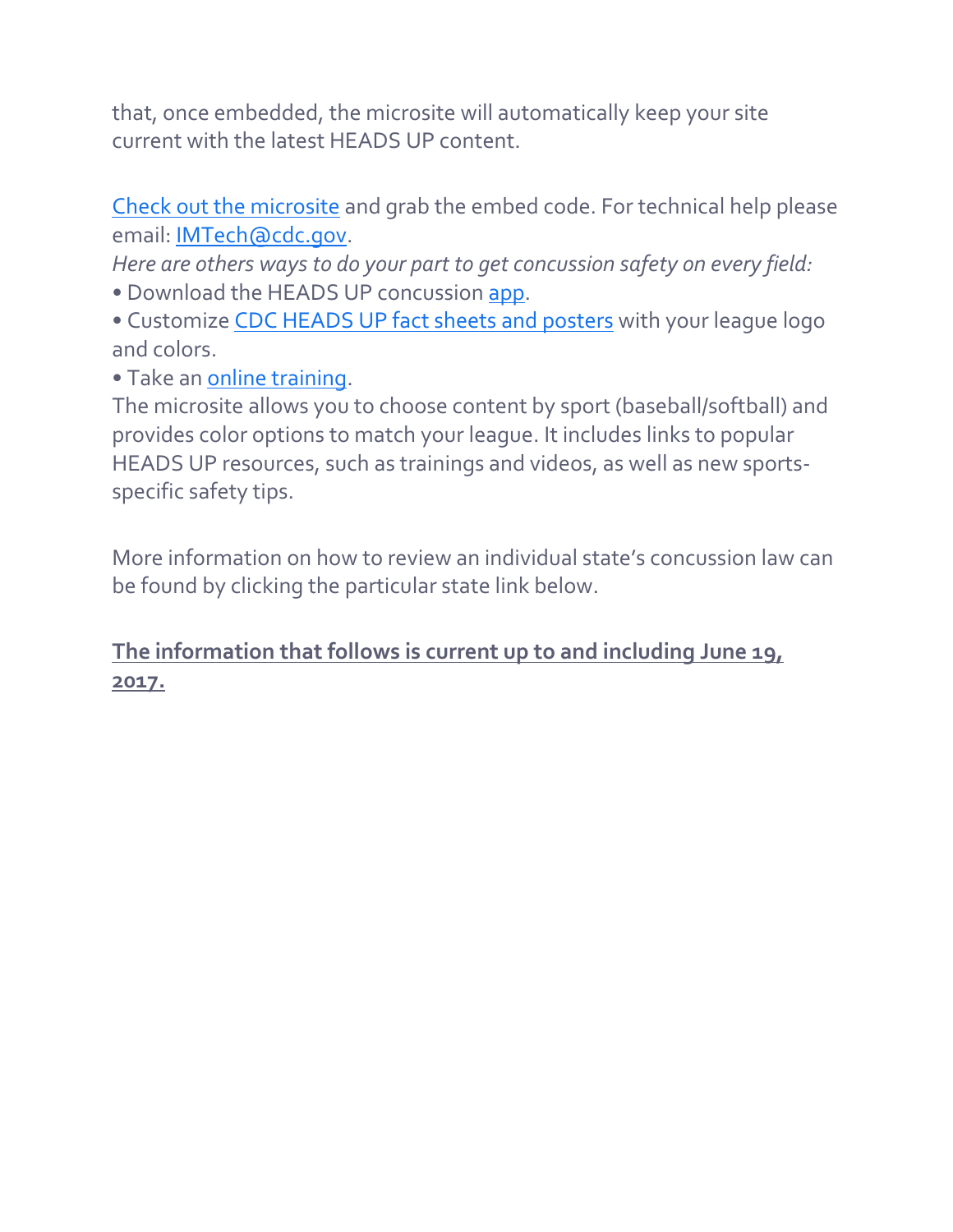## **CALIFORNIA**

The California Law is titled "Youth Sports Concussion Protocols," became effective January 1, 2017, and is found in the California Health Safety Code under the section referencing "Adolescent Health" (Cal Health and Safety Code §124235).

Section 124235 applies to "youth sports organizations" which includes any organization, business, non-profit entity or local government agency that sponsors or conducts amateur sports competitions, training camps, or clubs in which persons seventeen (17) years of age or younger participate: youth sports organizations are required to immediately remove an athlete who is suspected of sustaining a concussion or other head injury in an athletic activity for the remainder of the day. The athlete shall not be permitted to return to the athletic activity until being evaluated by, and receiving written clearance to return to athletic activity from, a licensed health care provider. An athlete who has sustained a concussion shall complete a graduated return to play protocol of not less than seven (7) days in duration under the supervision of a licensed health care provider. If an athlete seventeen (17) years of age or younger has been removed from athletic activity due to a suspected concussion, the youth sports organization shall notify a parent or a guardian of that athlete of the time and date of the injury, the symptoms observed and any treatment provided to that athlete for the injury. On an annual basis, a youth sports organization shall provide a concussion and head injury information sheet to each athlete. The information sheet shall be signed and returned by the athlete and, if the athlete is seventeen (17) years of age or younger, shall also be signed by the athlete's parent or guardian before the athlete initiates practice or competition. The information sheet may be sent and returned through an electronic medium including, but not limited to, facsimile or electronic mail. On a yearly basis, the youth sports organization shall offer concussion and head injury education, or related educational materials or both, to each coach and administrator of the youth sports organization. Each coach and administrator shall be required to successfully complete the concussion and head injury education offered at least once, either online or in person, before supervising an athlete in an activity of the youth sports organization.

Additional California concussion law is found under the California Education Code (Cal. Educ. Code Section 35179.1 (c)(6), known as the 1998 California High School Coaching Education and Training Program) and requires coaches be certified in CPR and first aid and have a basic understanding of the signs and symptoms of